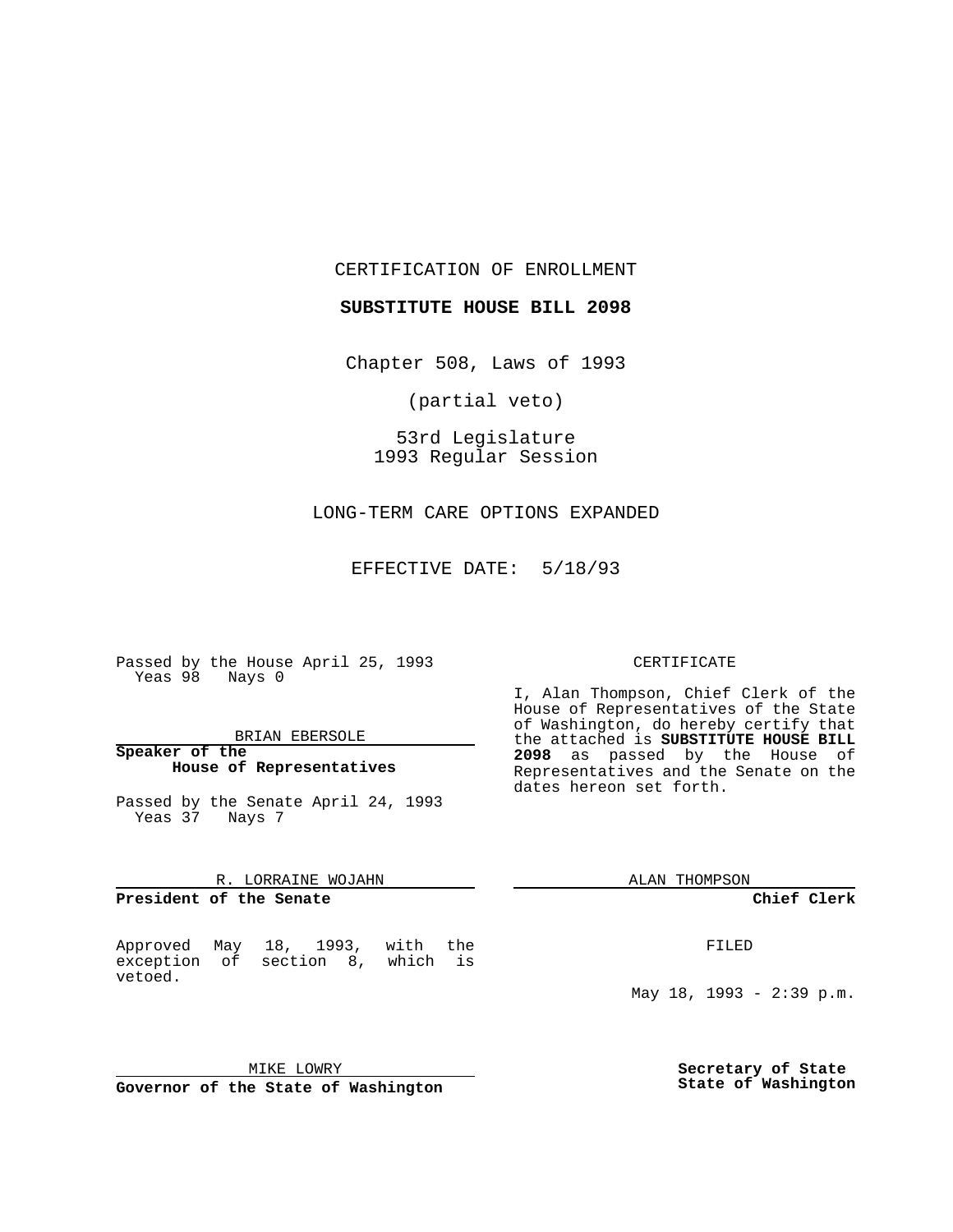# **SUBSTITUTE HOUSE BILL 2098** \_\_\_\_\_\_\_\_\_\_\_\_\_\_\_\_\_\_\_\_\_\_\_\_\_\_\_\_\_\_\_\_\_\_\_\_\_\_\_\_\_\_\_\_\_\_\_

\_\_\_\_\_\_\_\_\_\_\_\_\_\_\_\_\_\_\_\_\_\_\_\_\_\_\_\_\_\_\_\_\_\_\_\_\_\_\_\_\_\_\_\_\_\_\_

# AS AMENDED BY THE SENATE

Passed Legislature - 1993 Regular Session

### **State of Washington 53rd Legislature 1993 Regular Session**

**By** House Committee on Health Care (originally sponsored by Representative Valle; by request of Department of Social and Health Services)

Read first time 04/08/93.

 AN ACT Relating to options in long-term care; nursing homes- resident care, operating standards; health planning and development; amending RCW 74.42.010 and 70.38.111; reenacting and amending RCW 70.38.115; adding a new section to chapter 74.14A RCW; adding a new section to chapter 71A.20 RCW; adding a new chapter to Title 74 RCW; creating a new section; and declaring an emergency.

BE IT ENACTED BY THE LEGISLATURE OF THE STATE OF WASHINGTON:

 NEW SECTION. **Sec. 1.** FINDINGS. The legislature finds that the aging of the population and advanced medical technology have resulted in a growing number of persons who require assistance. The primary resource for long-term care continues to be family and friends. However, these traditional caregivers are increasingly employed outside the home. There is a growing demand for improvement and expansion of home and community-based long-term care services to support and complement the services provided by these informal caregivers.

 The legislature further finds that the public interest would best be served by a broad array of long-term care services that support persons who need such services at home or in the community whenever practicable and that promote individual autonomy, dignity, and choice.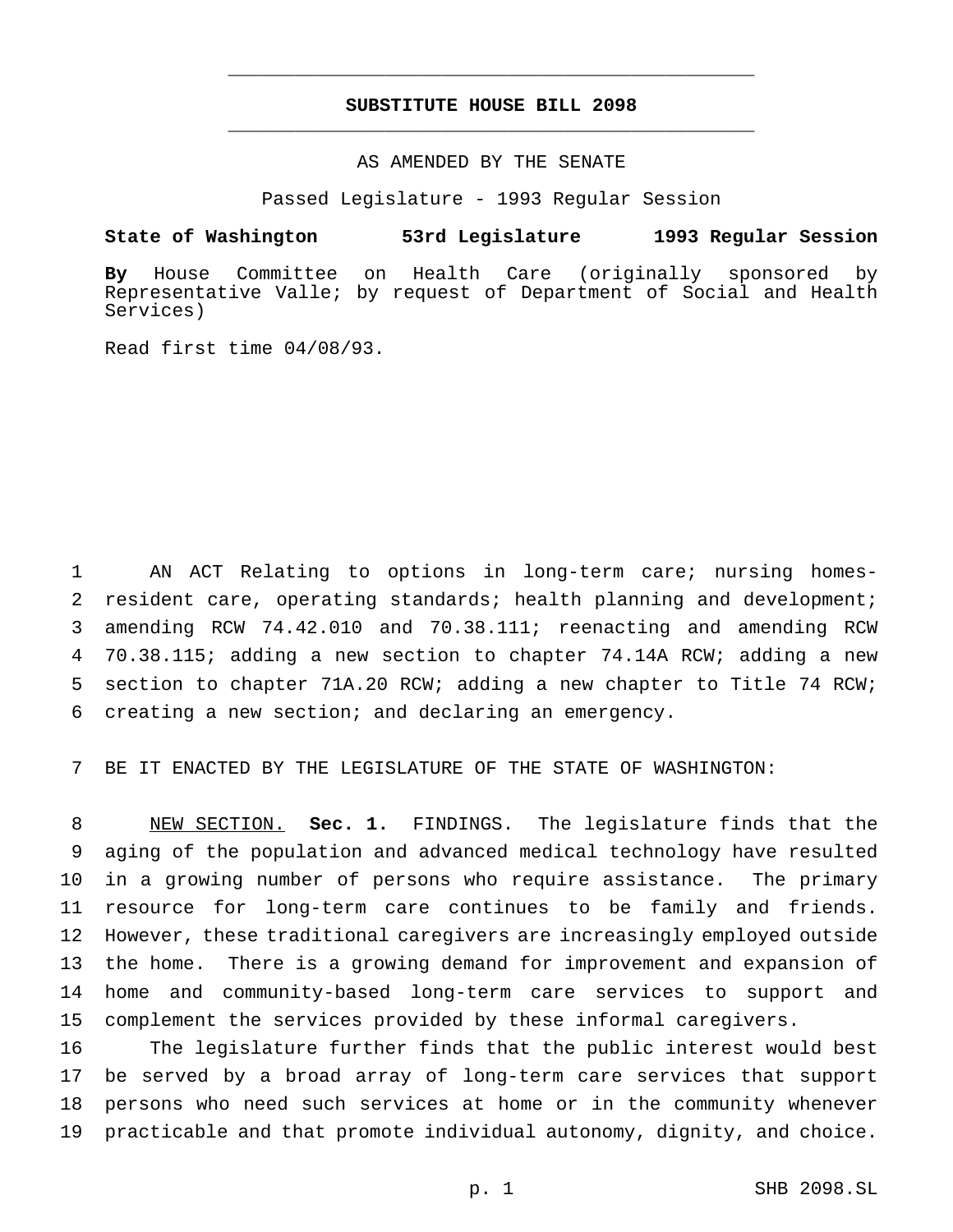The legislature finds that as other long-term care options become more available, the relative need for nursing home beds is likely to decline. The legislature recognizes, however, that nursing home care will continue to be a critical part of the state's long-term care options, and that such services should promote individual dignity, autonomy, and a homelike environment.

 NEW SECTION. **Sec. 2.** PURPOSE AND INTENT. It is the legislature's intent that:

 (1) Long-term care services administered by the department of social and health services include a balanced array of health, social, and supportive services that promote individual choice, dignity, and 12 the highest practicable level of independence;

 (2) Home and community-based services be developed, expanded, or maintained in order to meet the needs of consumers and to maximize effective use of limited resources;

 (3) Long-term care services be responsive and appropriate to individual need and also cost-effective for the state;

 (4) Nursing home care is provided in such a manner and in such an environment as will promote maintenance or enhancement of the quality of life of each resident and timely discharge to a less restrictive care setting when appropriate; and

 (5) State health planning for nursing home bed supply take into account increased availability of other home and community-based service options.

 NEW SECTION. **Sec. 3.** ASSISTED LIVING. To the extent of available funding, the department of social and health services may contract with licensed boarding homes for assisted living services. The department shall develop rules that ensure that the contracted services:

(1) Recognize individual needs, privacy, and autonomy;

 (2) Include, but not be limited to, personal care, nursing services, medication administration, and supportive services that promote independence and self-sufficiency;

 (3) Are of sufficient scope to assure that each resident who chooses to remain in assisted living may do so, unless nursing care 35 needs exceed the level of care defined by the department;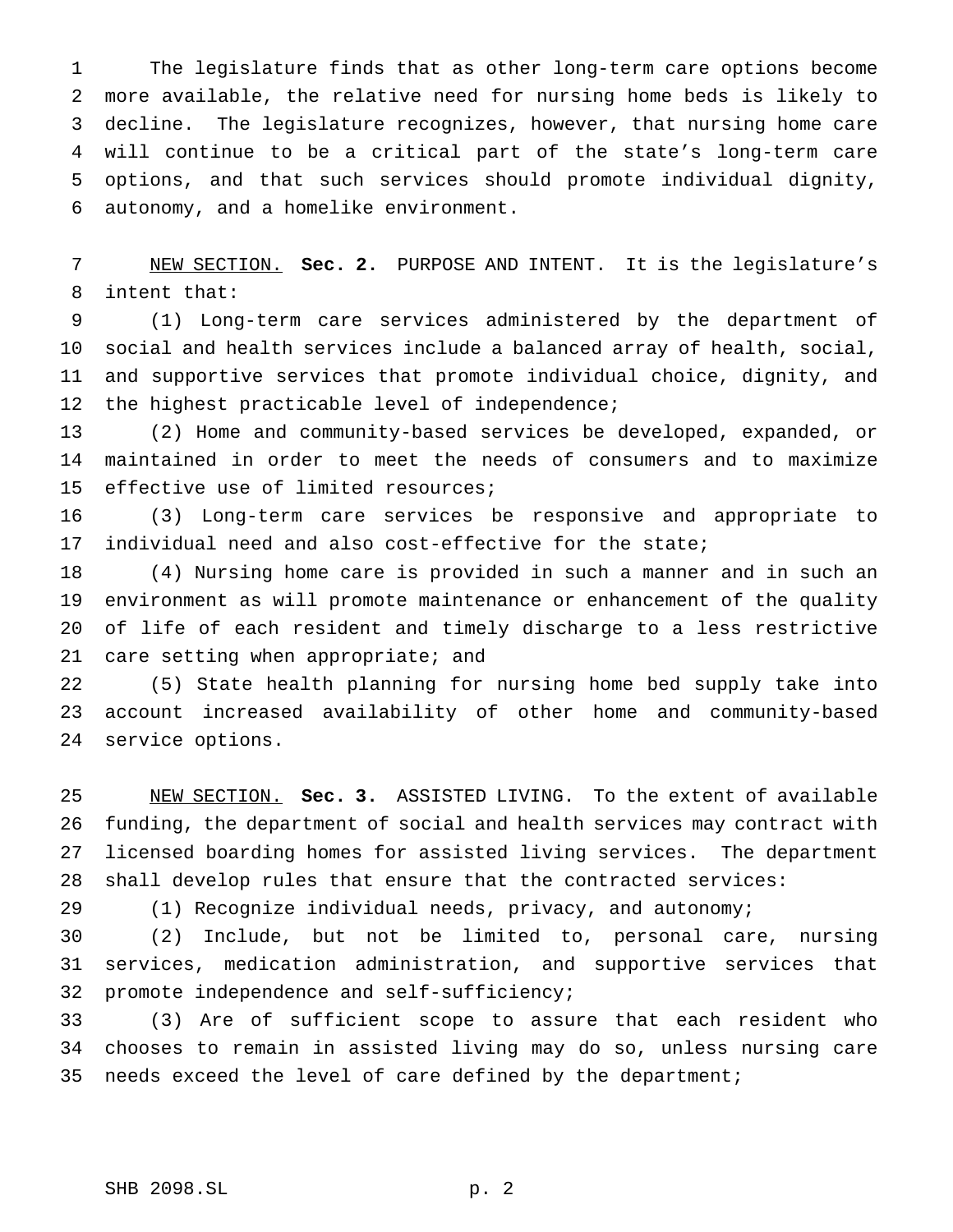(4) Are directed first to those persons most likely, in the absence of assisted living services, to need hospital, nursing facility, or other out-of-home placement; and

 (5) Are provided in compliance with applicable department of health facility and professional licensing laws and rules.

 **Sec. 4.** RCW 74.42.010 and 1979 ex.s. c 211 s 1 are each amended to read as follows:

 Unless the context clearly requires otherwise, the definitions in this section apply throughout this chapter.

 (1) "Department" means the department of social and health services and the department's employees.

 (2) "Facility" refers to a nursing home as defined in RCW 18.51.010.

 (3) "Licensed practical nurse" means a person licensed to practice practical nursing under chapter 18.78 RCW.

 (4) "Medicaid" means Title XIX of the Social Security Act enacted by the social security amendments of 1965 (42 U.S.C. Sec. 1396; 79 Stat. 343), as amended.

 (5) "Nursing care" means that care provided by a registered nurse, a licensed practical nurse, or a nursing assistant in the regular performance of their duties.

(6) "Qualified therapist" means:

 (a) An activities specialist who has specialized education, training, or experience specified by the department.

 (b) An audiologist who is eligible for a certificate of clinical competence in audiology or who has the equivalent education and clinical experience.

 (c) A mental health professional as defined in chapter 71.05 RCW. (d) A mental retardation professional who is a qualified therapist or a therapist approved by the department and has specialized training or one year experience in treating or working with the mentally retarded or developmentally disabled.

 (e) An occupational therapist who is a graduate of a program in occupational therapy or who has equivalent education or training.

(f) A physical therapist as defined in chapter 18.74 RCW.

(g) A social worker who is a graduate of a school of social work.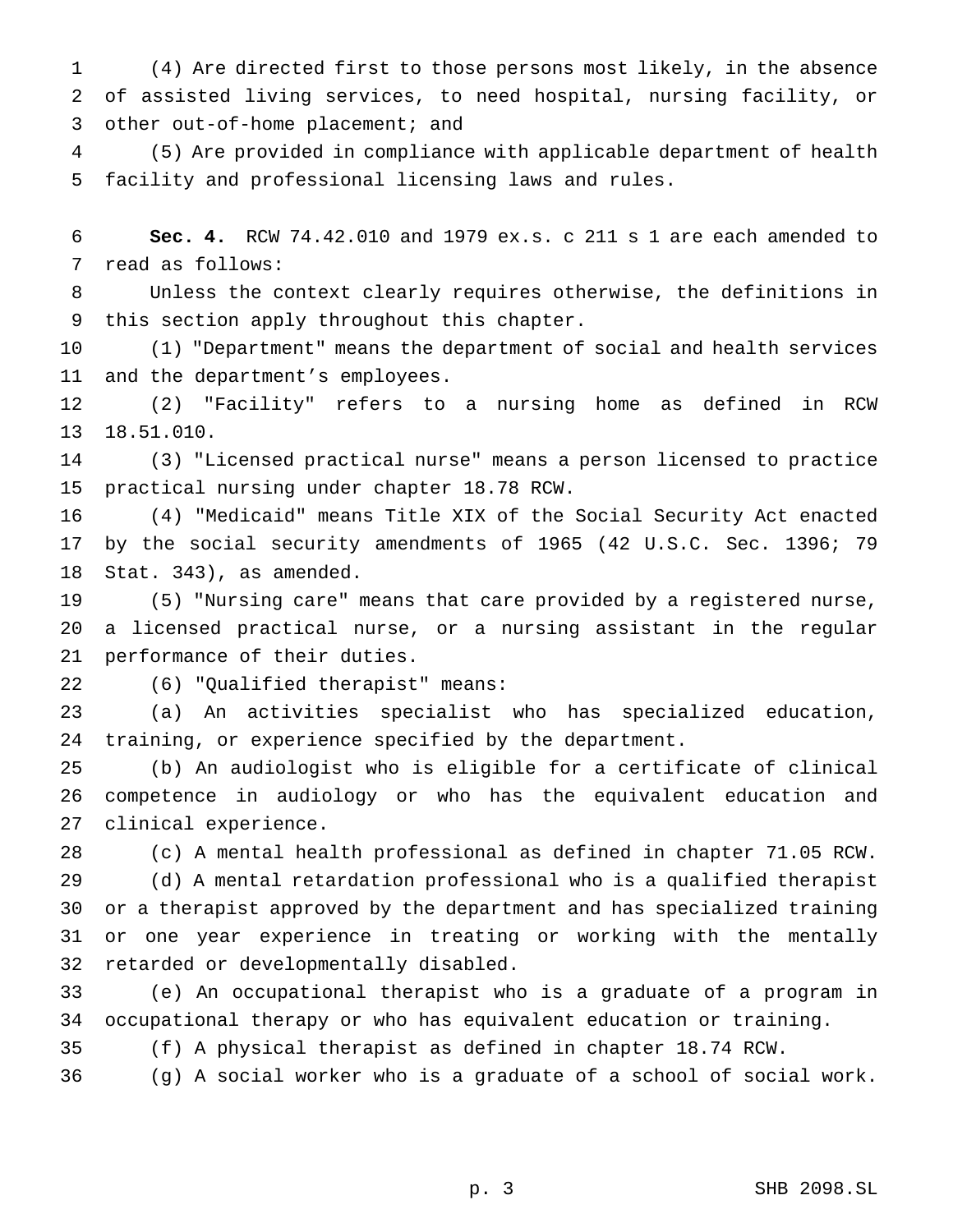(h) A speech pathologist who is eligible for a certificate of clinical competence in speech pathology or who has equivalent education and clinical experience.

 (7) "Registered nurse" means a person practicing nursing under chapter 18.88 RCW.

 (8) "Resident" means an individual ((recipient of medical benefits pursuant to chapter 74.09 RCW, except as to RCW 74.42.030 through 8 74.42.130 which shall apply to all patients)) residing in a nursing home, as defined in RCW 18.51.010.

 (9) "Physician's assistant" means a person practicing pursuant to chapters 18.57A and 18.71A RCW.

 (10) "Nurse practitioner" means a person practicing such expanded acts of nursing as are authorized by the board of nursing pursuant to RCW 18.88.030.

 **Sec. 5.** RCW 70.38.111 and 1992 c 27 s 2 are each amended to read as follows:

 (1) The department shall not require a certificate of need for the offering of an inpatient tertiary health service by:

 (a) A health maintenance organization or a combination of health maintenance organizations if (i) the organization or combination of organizations has, in the service area of the organization or the service areas of the organizations in the combination, an enrollment of at least fifty thousand individuals, (ii) the facility in which the service will be provided is or will be geographically located so that the service will be reasonably accessible to such enrolled individuals, and (iii) at least seventy-five percent of the patients who can reasonably be expected to receive the tertiary health service will be individuals enrolled with such organization or organizations in the combination;

 (b) A health care facility if (i) the facility primarily provides or will provide inpatient health services, (ii) the facility is or will be controlled, directly or indirectly, by a health maintenance organization or a combination of health maintenance organizations which has, in the service area of the organization or service areas of the organizations in the combination, an enrollment of at least fifty thousand individuals, (iii) the facility is or will be geographically located so that the service will be reasonably accessible to such enrolled individuals, and (iv) at least seventy-five percent of the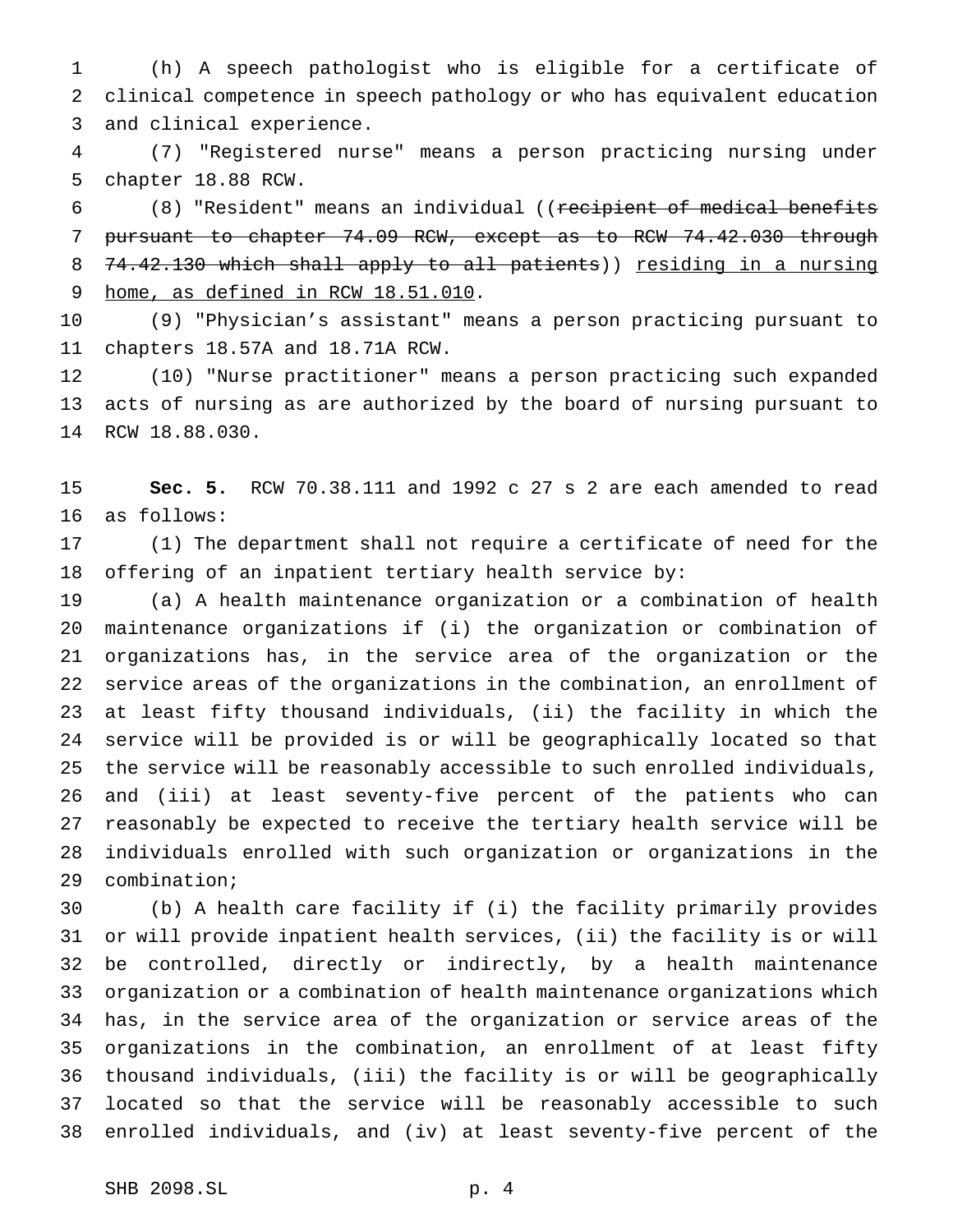patients who can reasonably be expected to receive the tertiary health service will be individuals enrolled with such organization or organizations in the combination; or

 (c) A health care facility (or portion thereof) if (i) the facility is or will be leased by a health maintenance organization or combination of health maintenance organizations which has, in the service area of the organization or the service areas of the organizations in the combination, an enrollment of at least fifty thousand individuals and, on the date the application is submitted under subsection (2) of this section, at least fifteen years remain in the term of the lease, (ii) the facility is or will be geographically located so that the service will be reasonably accessible to such enrolled individuals, and (iii) at least seventy-five percent of the patients who can reasonably be expected to receive the tertiary health service will be individuals enrolled with such organization;

 if, with respect to such offering or obligation by a nursing home, the department has, upon application under subsection (2) of this section, granted an exemption from such requirement to the organization, combination of organizations, or facility.

 (2) A health maintenance organization, combination of health maintenance organizations, or health care facility shall not be exempt under subsection (1) of this section from obtaining a certificate of need before offering a tertiary health service unless:

 (a) It has submitted at least thirty days prior to the offering of services reviewable under RCW 70.38.105(4)(d) an application for such exemption; and

 (b) The application contains such information respecting the organization, combination, or facility and the proposed offering or obligation by a nursing home as the department may require to determine if the organization or combination meets the requirements of subsection (1) of this section or the facility meets or will meet such requirements; and

 (c) The department approves such application. The department shall approve or disapprove an application for exemption within thirty days of receipt of a completed application. In the case of a proposed health care facility (or portion thereof) which has not begun to provide tertiary health services on the date an application is submitted under this subsection with respect to such facility (or portion), the facility (or portion) shall meet the applicable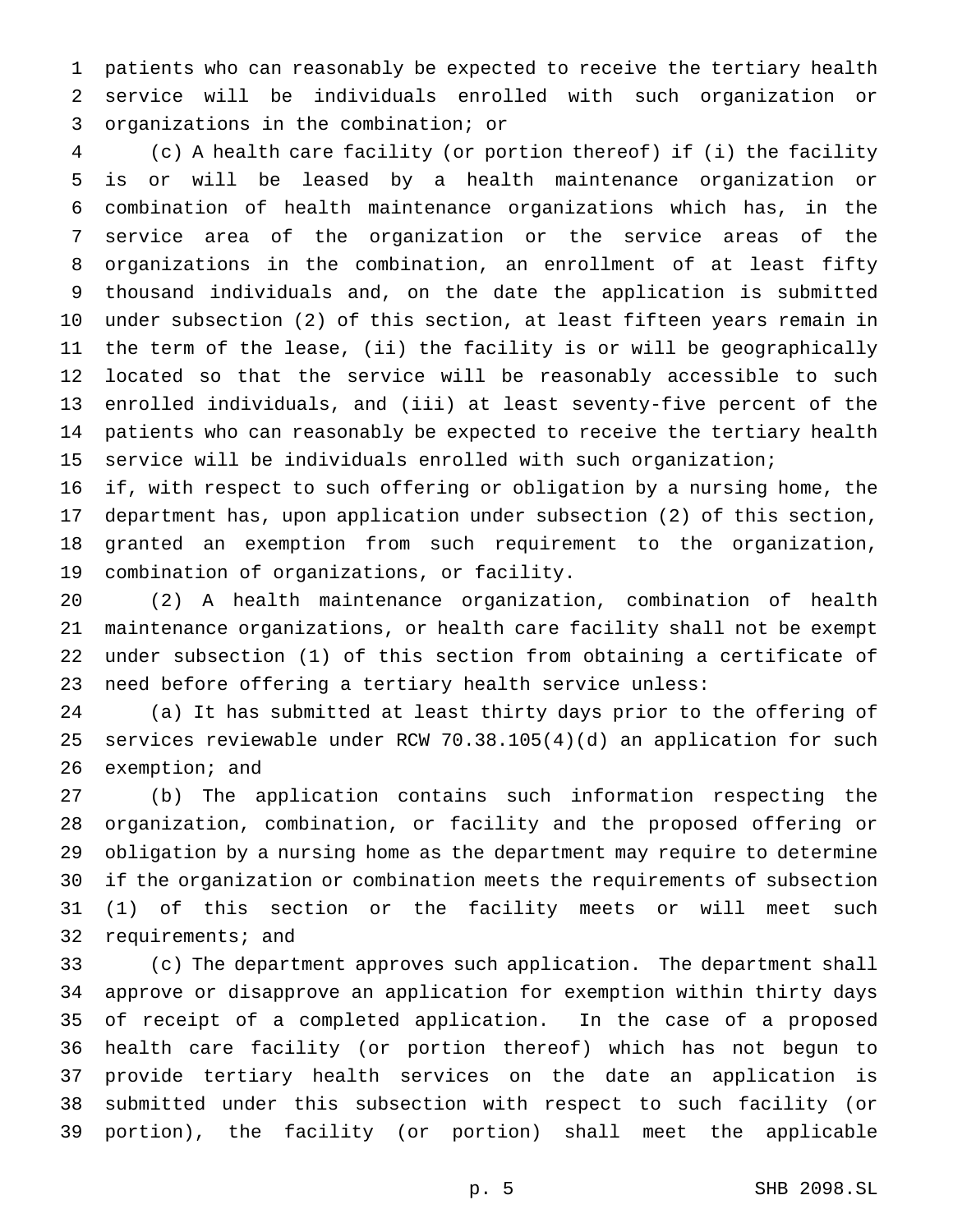requirements of subsection (1) of this section when the facility first provides such services. The department shall approve an application submitted under this subsection if it determines that the applicable requirements of subsection (1) of this section are met.

 (3) A health care facility (or any part thereof) with respect to which an exemption was granted under subsection (1) of this section may not be sold or leased and a controlling interest in such facility or in a lease of such facility may not be acquired and a health care facility described in (1)(c) which was granted an exemption under subsection (1) of this section may not be used by any person other than the lessee described in (1)(c) unless:

 (a) The department issues a certificate of need approving the sale, lease, acquisition, or use; or

 (b) The department determines, upon application, that (i) the entity to which the facility is proposed to be sold or leased, which intends to acquire the controlling interest, or which intends to use the facility is a health maintenance organization or a combination of health maintenance organizations which meets the requirements of (1)(a)(i), and (ii) with respect to such facility, meets the 20 requirements of  $(1)(a)(ii)$  or  $(iii)$  or the requirements of  $(1)(b)(i)$ and (ii).

 (4) In the case of a health maintenance organization, an ambulatory care facility, or a health care facility, which ambulatory or health care facility is controlled, directly or indirectly, by a health maintenance organization or a combination of health maintenance organizations, the department may under the program apply its certificate of need requirements only to the offering of inpatient tertiary health services and then only to the extent that such offering is not exempt under the provisions of this section.

 (5)(a) The department shall not require a certificate of need for the construction, development, or other establishment of a nursing home, or the addition of beds to an existing nursing home, that is owned and operated by a continuing care retirement community that:

(i) Offers services only to contractual members;

 (ii) Provides its members a contractually guaranteed range of services from independent living through skilled nursing, including some assistance with daily living activities;

 (iii) Contractually assumes responsibility for the cost of services exceeding the member's financial responsibility under the contract, so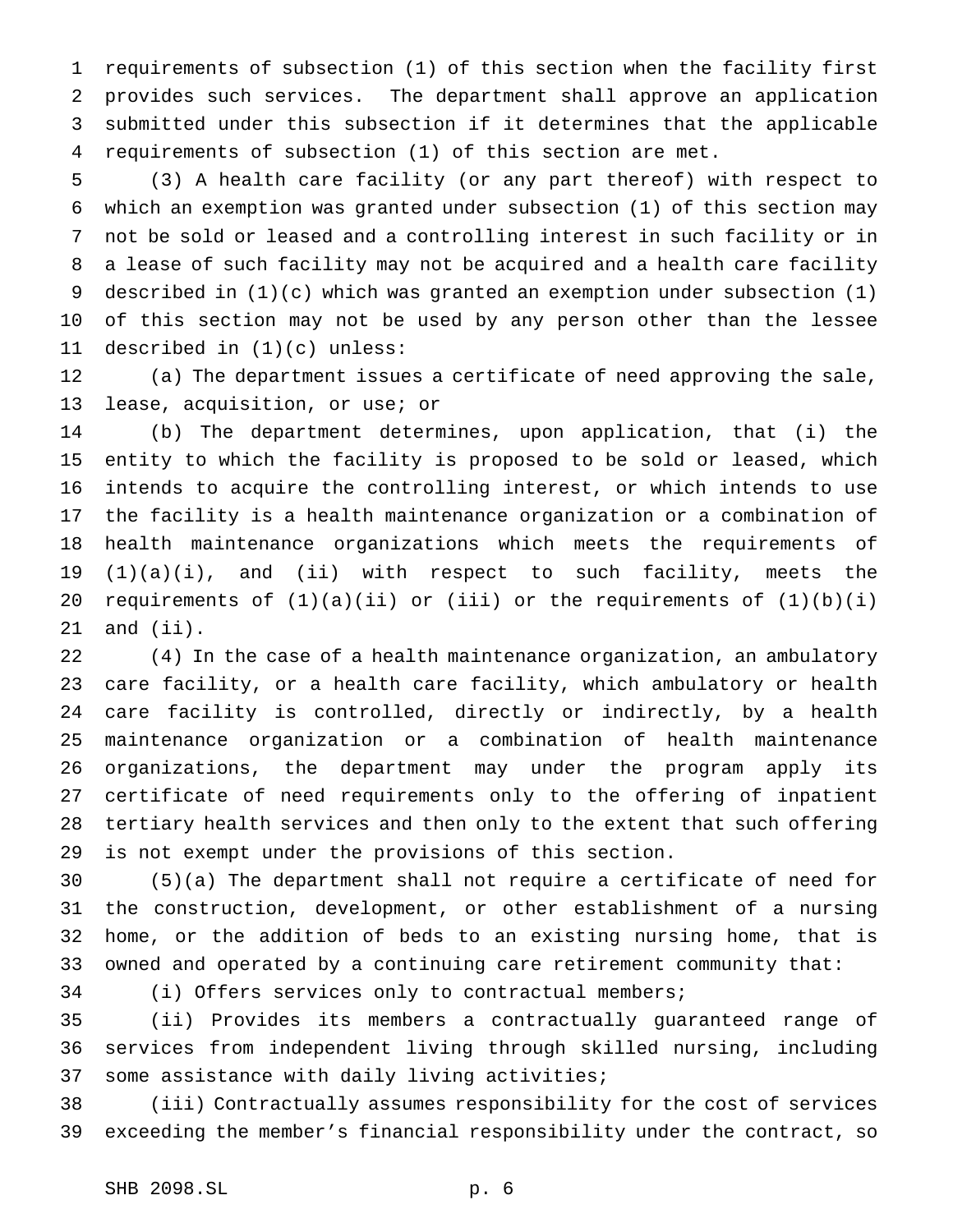that no third party, with the exception of insurance purchased by the retirement community or its members, but including the medicaid program, is liable for costs of care even if the member depletes his or her personal resources;

 (iv) Has offered continuing care contracts and operated a nursing home continuously since January 1, 1988, or has obtained a certificate of need to establish a nursing home;

 (v) Maintains a binding agreement with the state assuring that financial liability for services to members, including nursing home 10 services, will not fall upon the state;

 (vi) Does not operate, and has not undertaken a project that would result in a number of nursing home beds in excess of one for every four living units operated by the continuing care retirement community, 14 exclusive of nursing home beds; and

 (vii) Has obtained a professional review of pricing and long-term solvency within the prior five years which was fully disclosed to members.

 (b) A continuing care retirement community shall not be exempt under this subsection from obtaining a certificate of need unless:

 (i) It has submitted an application for exemption at least thirty days prior to commencing construction of, is submitting an application for the licensure of, or is commencing operation of a nursing home, whichever comes first; and

 (ii) The application documents to the department that the continuing care retirement community qualifies for exemption.

 (c) The sale, lease, acquisition, or use of part or all of a continuing care retirement community nursing home that qualifies for exemption under this subsection shall require prior certificate of need approval to qualify for licensure as a nursing home unless the department determines such sale, lease, acquisition, or use is by a continuing care retirement community that meets the conditions of (a) of this subsection.

 (6) A rural hospital, as defined by the department, reducing the number of licensed beds to become a rural primary care hospital under the provisions of Part A Title XVIII of the Social Security Act Section 1820, 42 U.S.C., 1395c et seq. may, within three years of the reduction of beds licensed under chapter 70.41 RCW, increase the number of licensed beds to no more than the previously licensed number without being subject to the provisions of this chapter.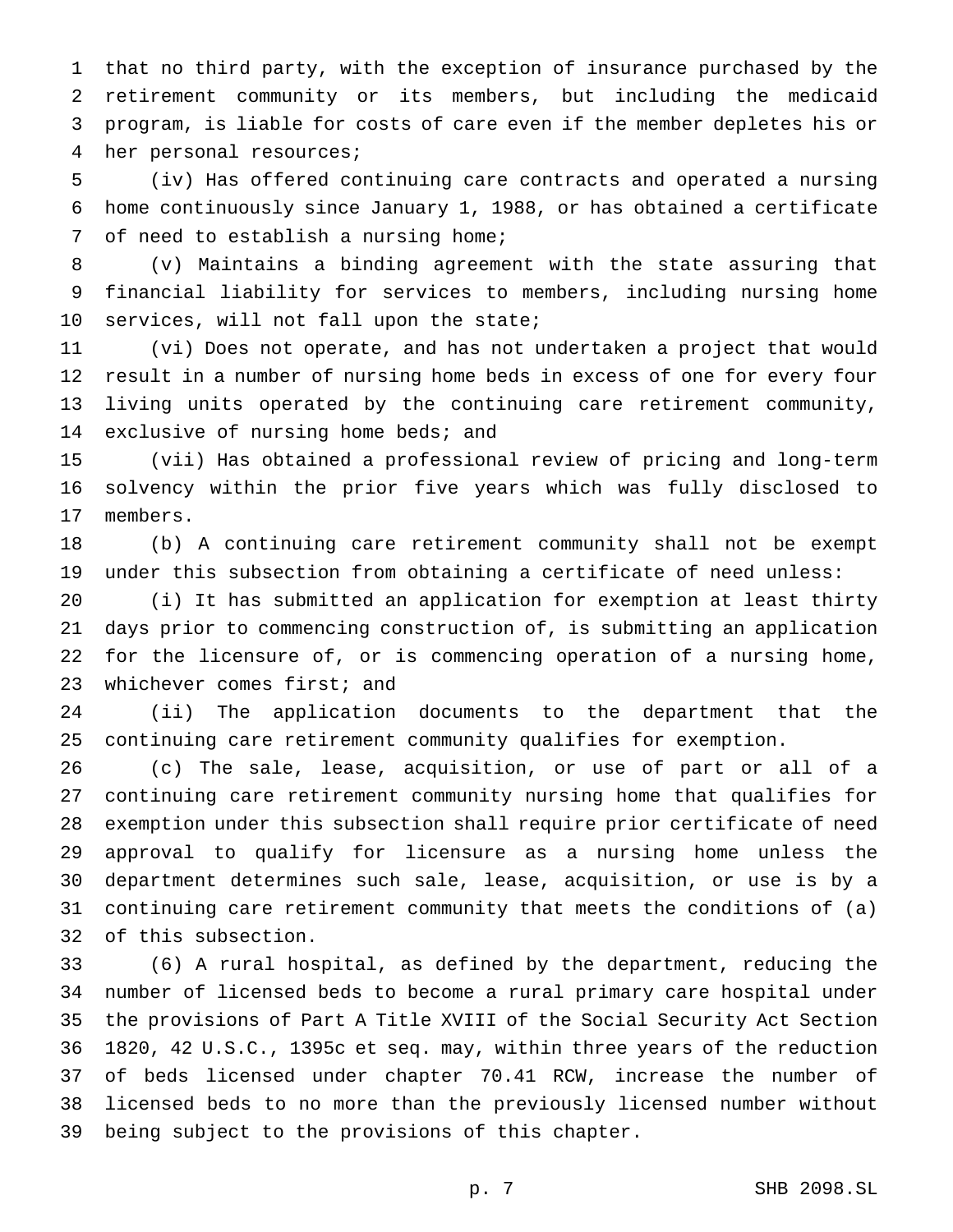(7) A rural health care facility licensed under RCW 70.175.100 formerly licensed as a hospital under chapter 70.41 RCW may, within three years of the effective date of the rural health care facility license, apply to the department for a hospital license and not be subject to the requirements of RCW 70.38.105(4)(a) as the construction, development, or other establishment of a new hospital, provided there is no increase in the number of beds previously licensed under chapter 70.41 RCW and there is no redistribution in the number of beds used for acute care or long-term care, the rural health care facility has been in continuous operation, and the rural health care facility has not been purchased or leased.

12 (8)(a) A nursing home that voluntarily reduces the number of its 13 licensed beds to provide assisted living, licensed boarding home care, 14 adult day care, adult day health, respite care, hospice, outpatient 15 therapy services, congregate meals, home health, or senior wellness 16 clinic, or to reduce to one or two the number of beds per room in the 17 nursing home, may convert the original facility or portion of the 18 facility back, and thereby increase the number of nursing home beds to 19 no more than the previously licensed number of nursing home beds 20 without being subject to the provisions of this chapter except under 21 RCW 70.38.105(4)(d), provided the facility has been in continuous 22 operation and has not been purchased or leased.

23 (b) To convert beds back to nursing home beds under this 24 subsection, the nursing home must:

25 (i) Give notice of its intent to preserve conversion options to the 26 department of health no later than thirty days after the effective date 27 of the license reduction; and

28 (ii) Give notice to the department of health and to the department 29 of social and health services of the intent to convert beds back. If 30 construction is required for the conversion of beds back, the notice of 31 intent to convert beds back must be given no later than two years prior 32 to the effective date of license modification reflecting the restored 33 beds; otherwise, the notice must be given no later than one year prior 34 to the effective date of license modification reflecting the restored 35 beds. 36 (c) Conversion of beds back under this subsection must be completed

37 no later than four years after the effective date of the license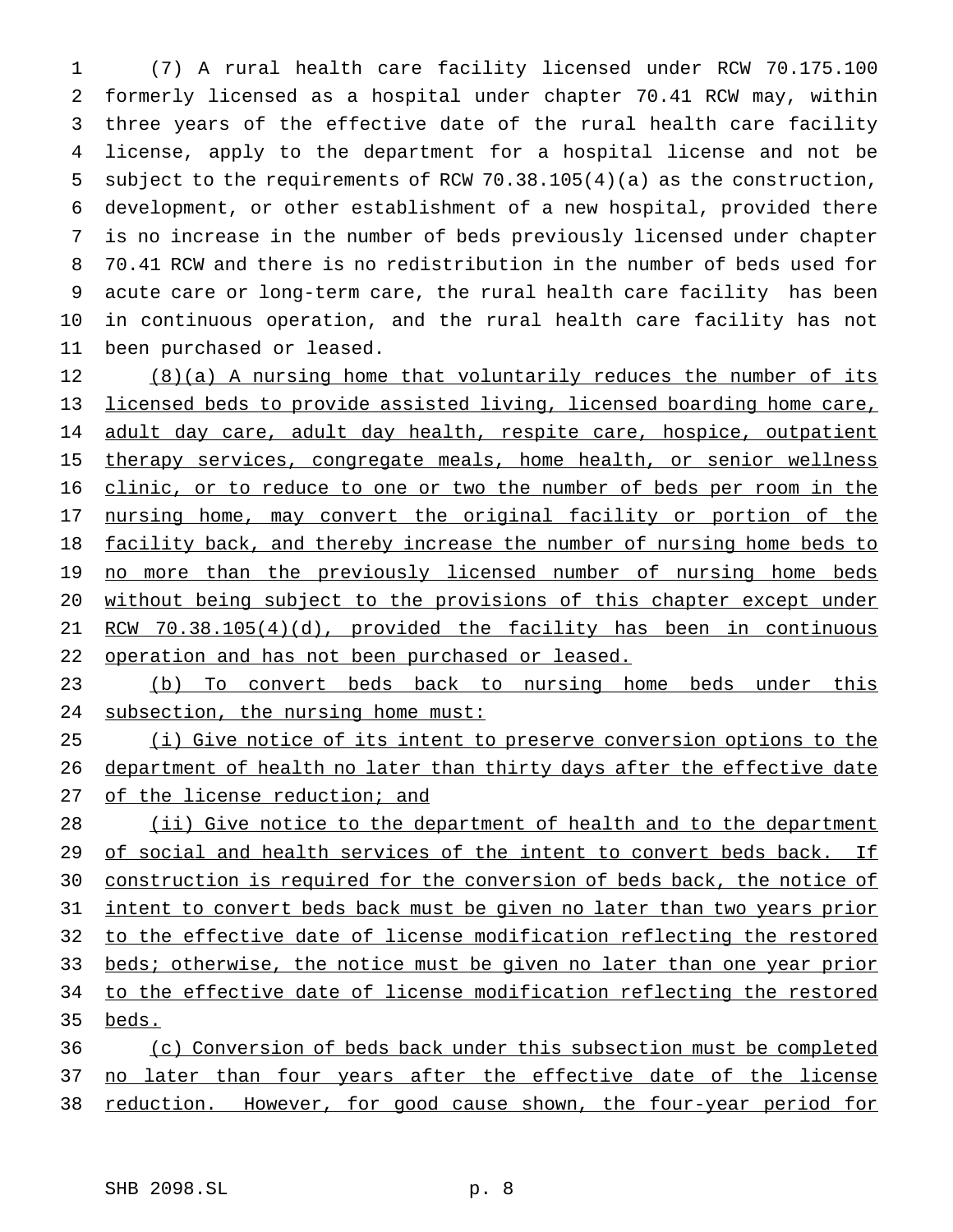conversion may be extended by the department of health for one additional four-year period.

 (d) Nursing home beds that have been voluntarily reduced under this 4 section shall be counted as available nursing home beds for the purpose of evaluating need under RCW 70.38.115(2)(a) and (k) so long as the facility retains the ability to convert them back to nursing home use 7 under the terms of this section.

 **Sec. 6.** RCW 70.38.115 and 1989 1st ex.s. c 9 s 605 and 1989 c 175 s 126 are each reenacted and amended to read as follows:

 (1) Certificates of need shall be issued, denied, suspended, or revoked by the designee of the secretary in accord with the provisions of this chapter and rules of the department which establish review procedures and criteria for the certificate of need program.

 (2) Criteria for the review of certificate of need applications, except as provided in subsection (3) of this section for health maintenance organizations, shall include but not be limited to consideration of the following:

18 (a) ((Until June 30, 1990, the relationship of the health services 19 being reviewed to the applicable health plans;

 $(\frac{b}{b})$ ) The need that the population served or to be served by such 21 services has for such services;

22  $((+e))$  (b) The availability of less costly or more effective 23 alternative methods of providing such services;

24 ( $(\{d\})$ ) <u>(c)</u> The financial feasibility and the probable impact of the proposal on the cost of and charges for providing health services 26 in the community to be served;

27 ( $((e))$   $(d)$  In the case of health services to be provided, (i) the availability of alternative uses of project resources for the provision of other health services, (ii) the extent to which such proposed services will be accessible to all residents of the area to be served, and (iii) the need for and the availability in the community of services and facilities for osteopathic and allopathic physicians and their patients. The department shall consider the application in terms of its impact on existing and proposed institutional training programs for doctors of osteopathy and medicine at the student, internship, and residency training levels;

37 ( $(\{\pm\})$ ) <u>(e)</u> In the case of a construction project, the costs and methods of the proposed construction, including the cost and methods of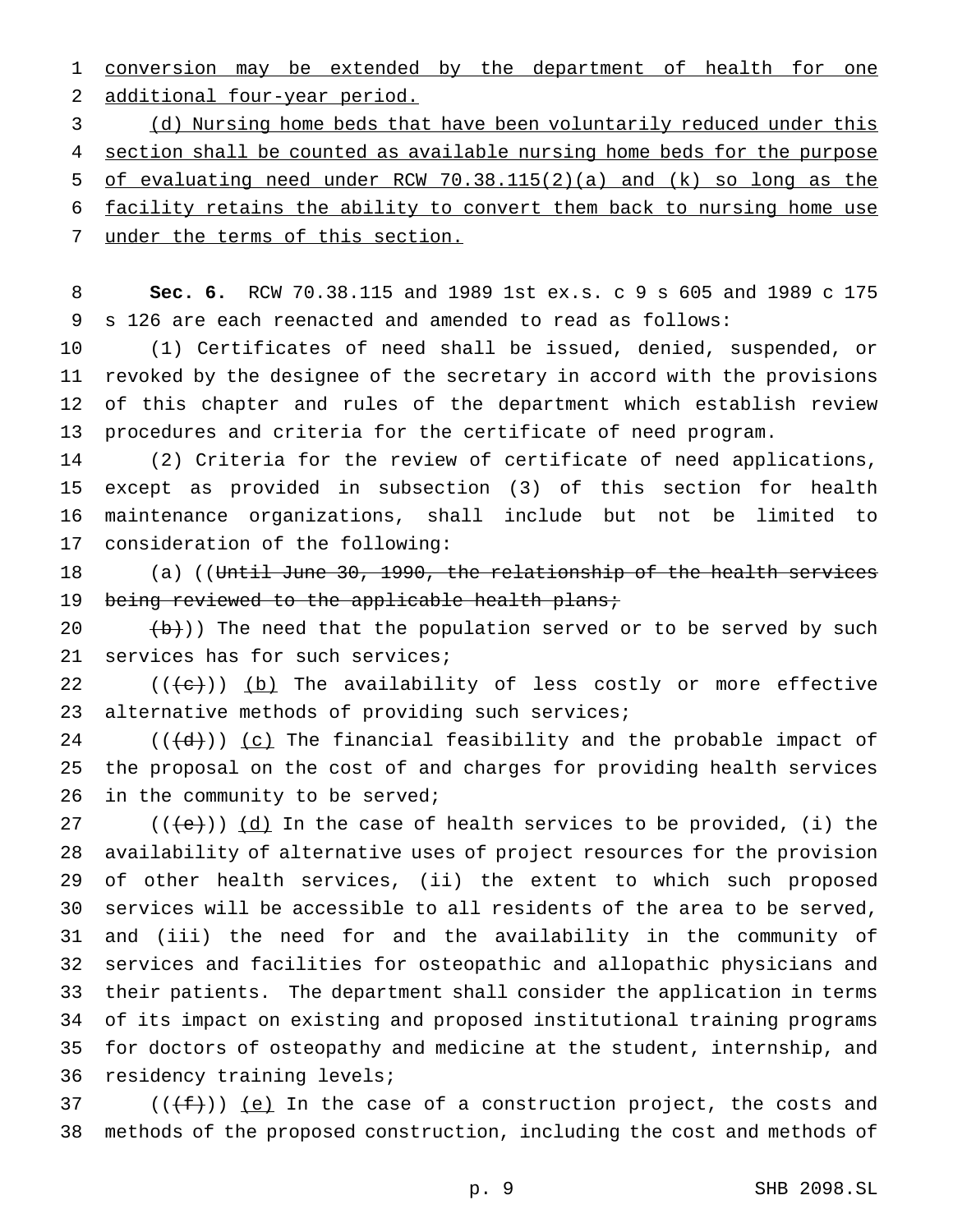energy provision, and the probable impact of the construction project reviewed (i) on the cost of providing health services by the person proposing such construction project and (ii) on the cost and charges to the public of providing health services by other persons;

5  $((\{g\}) \mid \underline{f})$  The special needs and circumstances of osteopathic hospitals, nonallopathic services and children's hospitals;

7 ( $(\overline{h})$ ) (g) Improvements or innovations in the financing and delivery of health services which foster cost containment and serve to promote quality assurance and cost-effectiveness;

 $((\overleftrightarrow{t}))$  (h) In the case of health services proposed to be provided, the efficiency and appropriateness of the use of existing services and 12 facilities similar to those proposed;

13 ( $(\overrightarrow{})$ ) (i) In the case of existing services or facilities, the quality of care provided by such services or facilities in the past; ((and

16  $(k)$ )) (j) In the case of hospital certificate of need applications, whether the hospital meets or exceeds the regional average level of 18 charity care, as determined by the secretary; and

19 (k) In the case of nursing home applications:

 (i) The availability of other nursing home beds in the planning 21 area to be served; and

22 (ii) The availability of other services in the community to be 23 served. Data used to determine the availability of other services will include but not be limited to data provided by the department of social and health services.

 (3) A certificate of need application of a health maintenance organization or a health care facility which is controlled, directly or indirectly, by a health maintenance organization, shall be approved by the department if the department finds:

 (a) Approval of such application is required to meet the needs of the members of the health maintenance organization and of the new members which such organization can reasonably be expected to enroll; and

 (b) The health maintenance organization is unable to provide, through services or facilities which can reasonably be expected to be available to the organization, its health services in a reasonable and cost-effective manner which is consistent with the basic method of operation of the organization and which makes such services available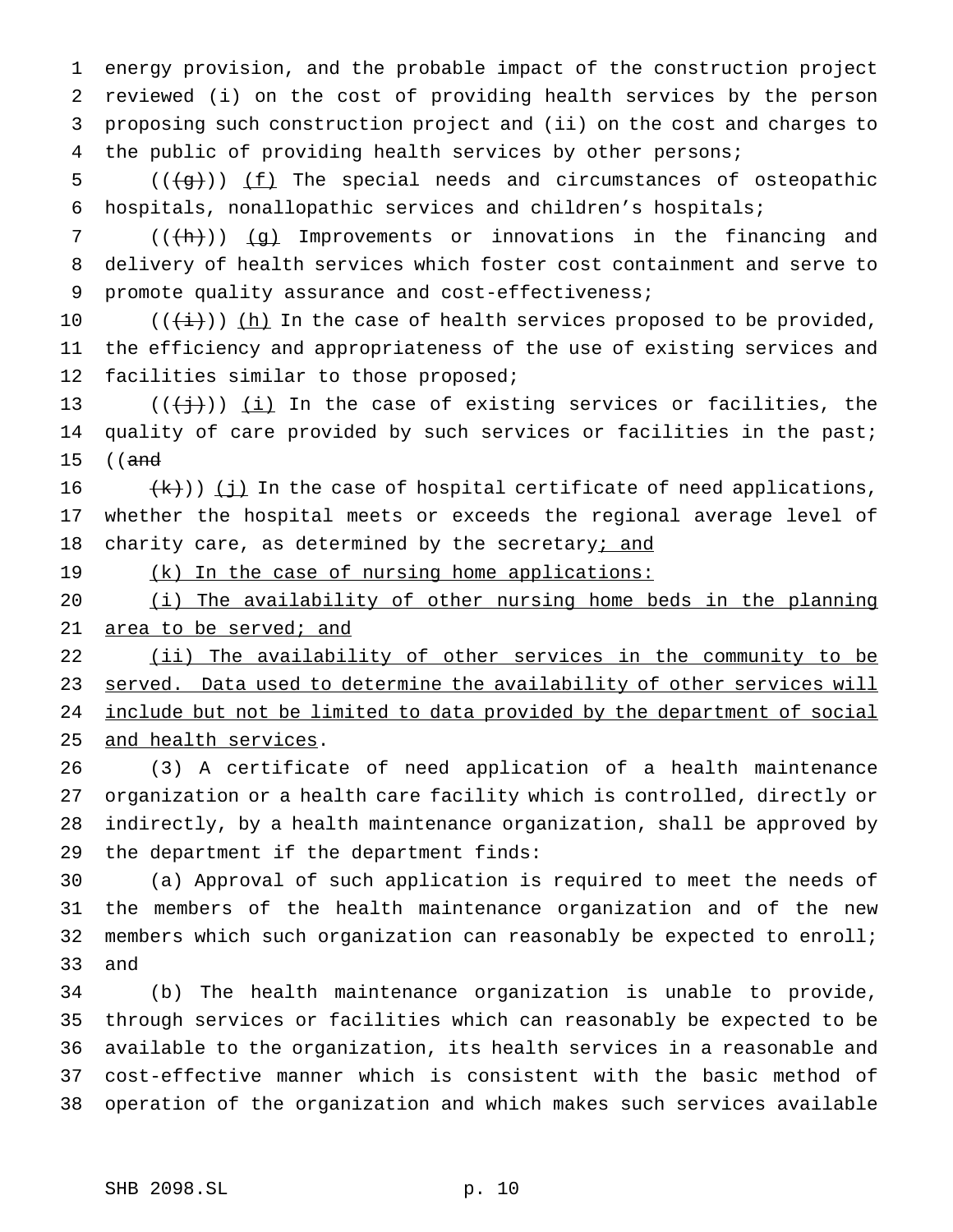on a long-term basis through physicians and other health professionals associated with it.

 A health care facility, or any part thereof, with respect to which a certificate of need was issued under this subsection may not be sold or leased and a controlling interest in such facility or in a lease of such facility may not be acquired unless the department issues a certificate of need approving the sale, acquisition, or lease.

 (4) Until the final expiration of the state health plan as provided under RCW 70.38.919, the decision of the department on a certificate of need application shall be consistent with the state health plan in effect, except in emergency circumstances which pose a threat to the public health. The department in making its final decision may issue a conditional certificate of need if it finds that the project is justified only under specific circumstances. The conditions shall directly relate to the project being reviewed. The conditions may be released if it can be substantiated that the conditions are no longer valid and the release of such conditions would be consistent with the purposes of this chapter.

 (5) Criteria adopted for review in accordance with subsection (2) of this section may vary according to the purpose for which the particular review is being conducted or the type of health service reviewed.

 (6) The department shall specify information to be required for certificate of need applications. Within fifteen days of receipt of the application, the department shall request additional information considered necessary to the application or start the review process. Applicants may decline to submit requested information through written notice to the department, in which case review starts on the date of receipt of the notice. Applications may be denied or limited because of failure to submit required and necessary information.

 (7) Concurrent review is for the purpose of comparative analysis and evaluation of competing or similar projects in order to determine which of the projects may best meet identified needs. Categories of projects subject to concurrent review include at least new health care facilities, new services, and expansion of existing health care facilities. The department shall specify time periods for the submission of applications for certificates of need subject to concurrent review, which shall not exceed ninety days. Review of concurrent applications shall start fifteen days after the conclusion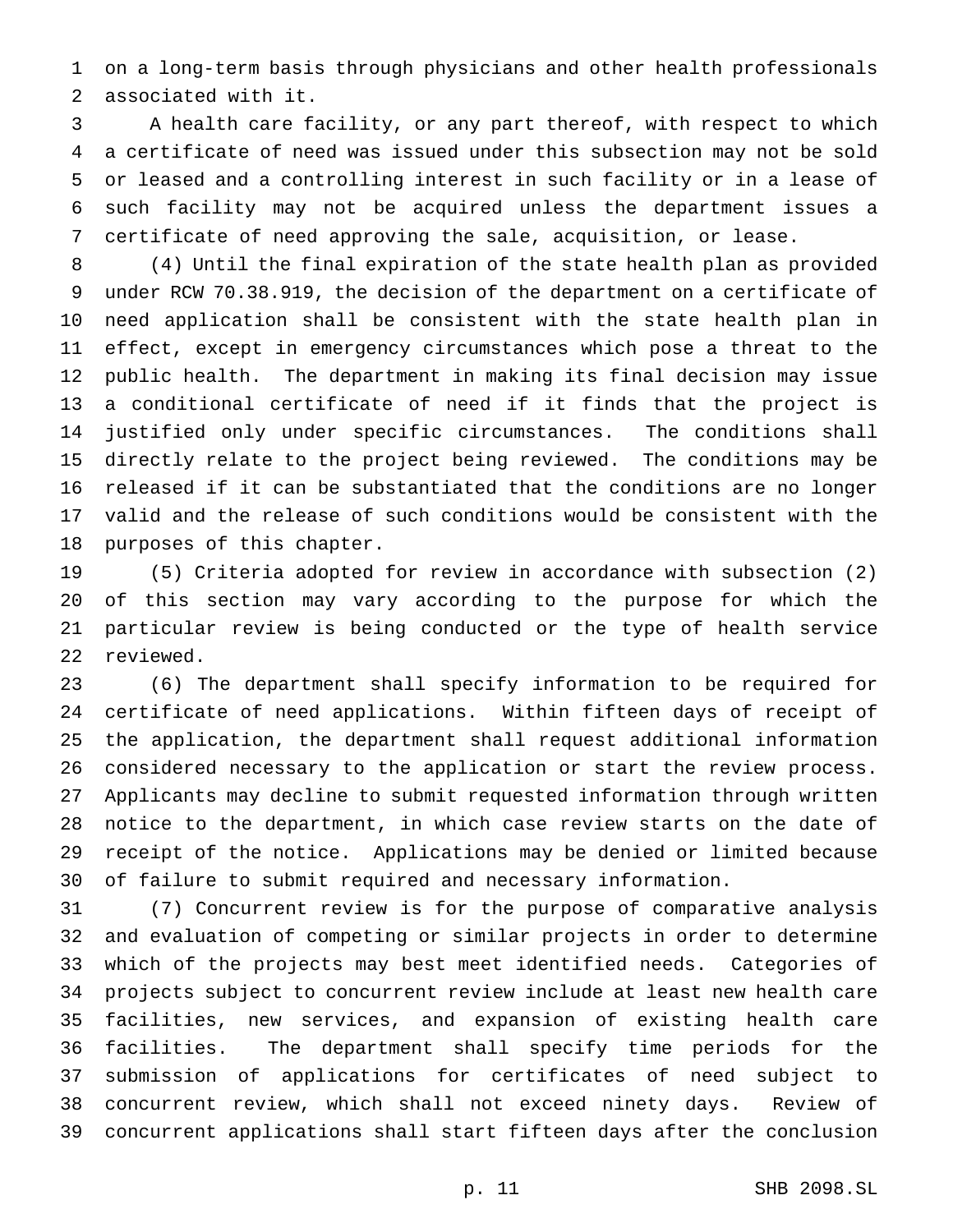of the time period for submission of applications subject to concurrent review. Concurrent review periods shall be limited to one hundred fifty days, except as provided for in rules adopted by the department authorizing and limiting amendment during the course of the review, or for an unresolved pivotal issue declared by the department.

 (8) Review periods for certificate of need applications other than those subject to concurrent review shall be limited to ninety days. Review periods may be extended up to thirty days if needed by a review agency, and for unresolved pivotal issues the department may extend up to an additional thirty days. A review may be extended in any case if the applicant agrees to the extension.

 (9) The department or its designee, shall conduct a public hearing on a certificate of need application if requested unless the review is expedited or subject to emergency review. The department by rule shall specify the period of time within which a public hearing must be requested and requirements related to public notice of the hearing, procedures, recordkeeping and related matters.

 (10) Any applicant denied a certificate of need or whose certificate of need has been suspended or revoked has the right to an adjudicative proceeding. The proceeding is governed by chapter 34.05 RCW, the Administrative Procedure Act.

 (11) An amended certificate of need shall be required for the following modifications of an approved project:

(a) A new service requiring review under this chapter;

 (b) An expansion of a service subject to review beyond that 26 originally approved;

(c) An increase in bed capacity;

 (d) A significant reduction in the scope of a nursing home project without a commensurate reduction in the cost of the nursing home project, or a cost increase (as represented in bids on a nursing home construction project or final cost estimates acceptable to the person to whom the certificate of need was issued) if the total of such increases exceeds twelve percent or fifty thousand dollars, whichever is greater, over the maximum capital expenditure approved. The review of reductions or cost increases shall be restricted to the continued conformance of the nursing home project with the review criteria pertaining to financial feasibility and cost containment.

 (12) An application for a certificate of need for a nursing home capital expenditure which is determined by the department to be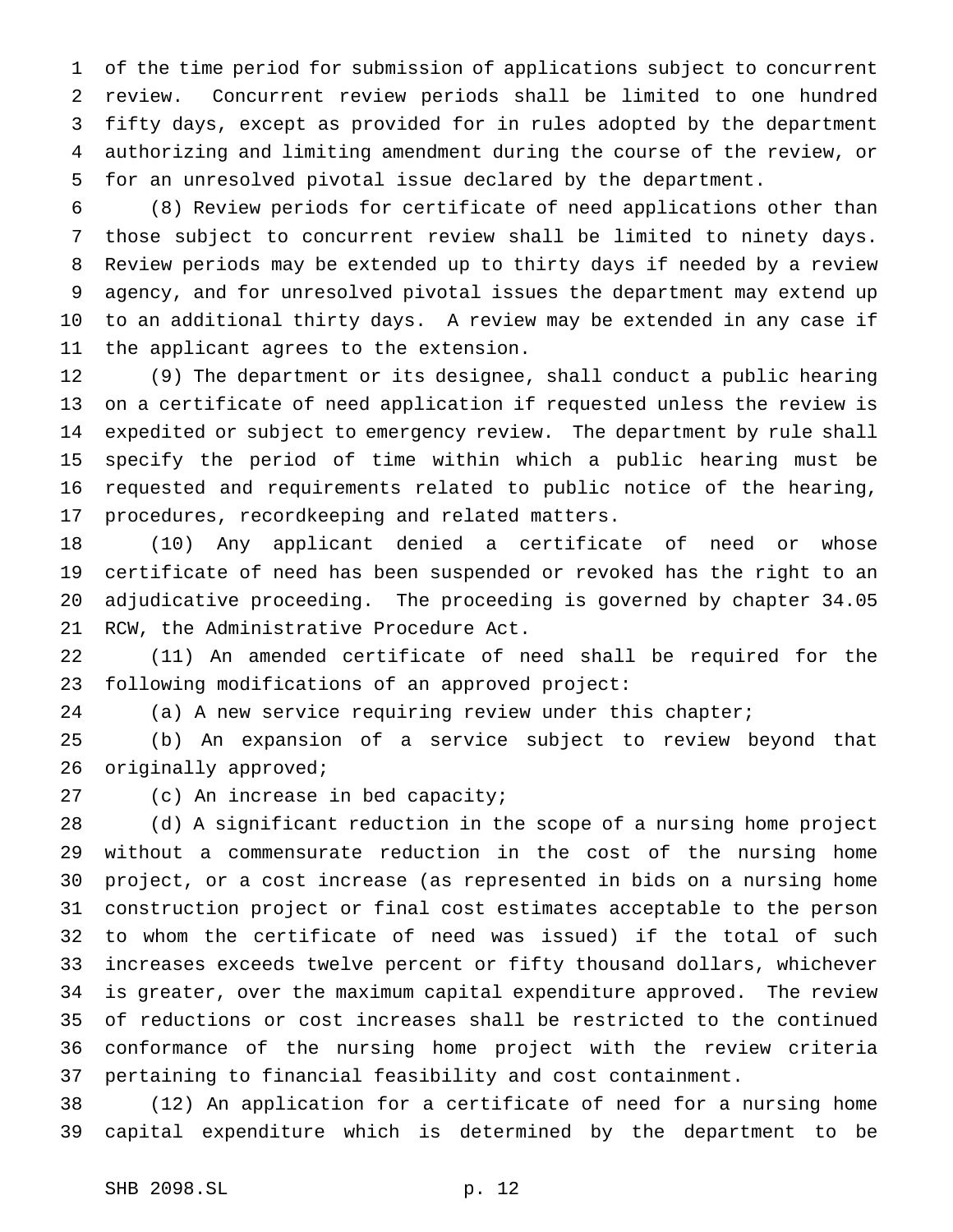required to eliminate or prevent imminent safety hazards or correct violations of applicable licensure and accreditation standards shall be approved.

 (13) In the case of an application for a certificate of need to replace existing nursing home beds, all criteria must be met on the same basis as an application for a certificate of need for a new nursing home, except that the need criteria shall be deemed met if the applicant is an existing licensee who proposes to replace existing beds 9 that the licensee has operated for at least one year with the same or 10 fewer number of beds in the same planning area. When an entire nursing home ceases operation, its beds shall be treated as existing nursing 12 home beds for purposes of replacement for eight years or until a certificate of need to replace them is issued, whichever occurs first. However, the nursing home must give notice of its intent to retain the 15 beds to the department of health no later than thirty days after the 16 effective date of the facility's closure.

 NEW SECTION. **Sec. 7.** A new section is added to chapter 74.14A RCW to read as follows:

The secretary shall:

 (1)(a) Consult with relevant qualified professionals to develop a set of minimum guidelines to be used for identifying all children who are in a state-assisted support system, whether at-home or out-of-home, who are likely to need long-term care or assistance, because they face 24 physical, emotional, medical, mental, or other long-term challenges;

 (b) The guidelines must, at a minimum, consider the following criteria for identifying children in need of long-term care or assistance:

28 (i) Placement within the foster care system for two years or more; (ii) Multiple foster care placements;

 (iii) Repeated unsuccessful efforts to be placed with a permanent adoptive family;

(iv) Chronic behavioral or educational problems;

(v) Repetitive criminal acts or offenses;

 (vi) Failure to comply with court-ordered disciplinary actions and other imposed guidelines of behavior, including drug and alcohol rehabilitation; and

 (vii) Chronic physical, emotional, medical, mental, or other similar conditions necessitating long-term care or assistance;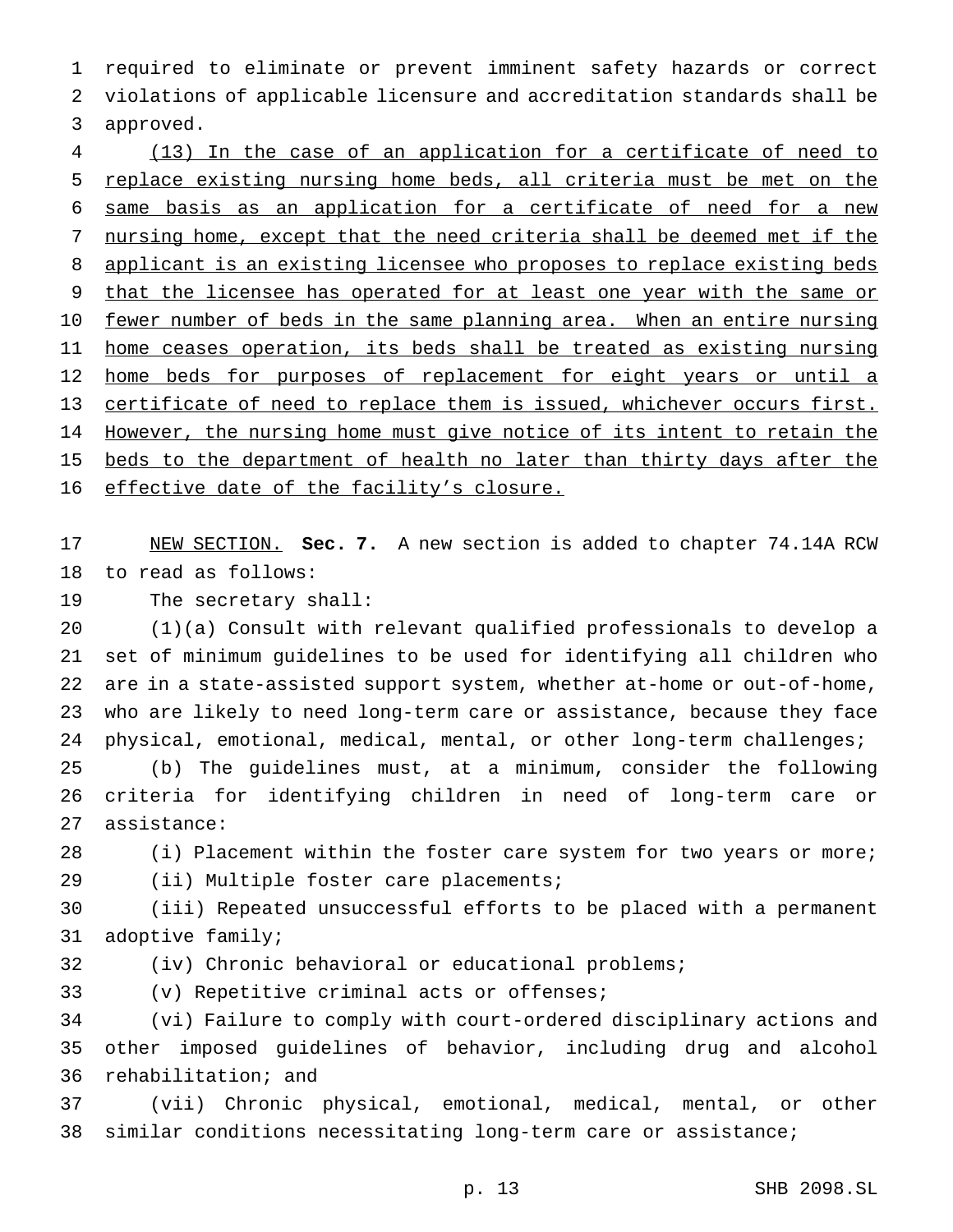(2) Develop programs that are necessary for the long-term care of children and youth that are identified for the purposes of this section. Programs must: (a) Effectively address the educational, physical, emotional, mental, and medical needs of children and youth; and (b) incorporate an array of family support options, to individual needs and choices of the child and family. The programs must be ready for implementation by January 1, 1995;

 (3) Conduct an evaluation of all children currently within the foster care agency caseload to identify those children who meet the criteria set forth in this section. The evaluation shall be completed by January 1, 1994. All children entering the foster care system after January 1, 1994, must be evaluated for identification of long-term needs within thirty days of placement;

 (4) Study and develop a comprehensive plan for the evaluation and identification of all children and youth in need of long-term care or assistance, including, but not limited to, the mentally ill, developmentally disabled, medically fragile, seriously emotionally or behaviorally disabled, and physically impaired;

 (5) Study and develop a plan for the children and youth in need of long-term care or assistance to ensure the coordination of services between the department's divisions and between other state agencies who are involved with the child or youth;

 (6) Study and develop guidelines for transitional services, between long-term care programs, based on the person's age or mental, physical, emotional, or medical condition; and

 (7) Study and develop a statutory proposal for the emancipation of minors and report its findings and recommendations to the legislature by January 1, 1994.

29 \*NEW SECTION. Sec. 8. A new section is added to chapter 71A.20 RCW to read as follows:

 The secretary shall develop <sup>a</sup> plan by July 1, 1994, that will establish the July 1, 2001, size of each residential habilitation center. The plan shall include:

 (1) Specific criteria for admission to and continued residence in the residential habilitation centers consistent with the goal of delivering services to meet the needs of individuals with developmental disabilities in the least restrictive, most appropriate, and cost-effective setting;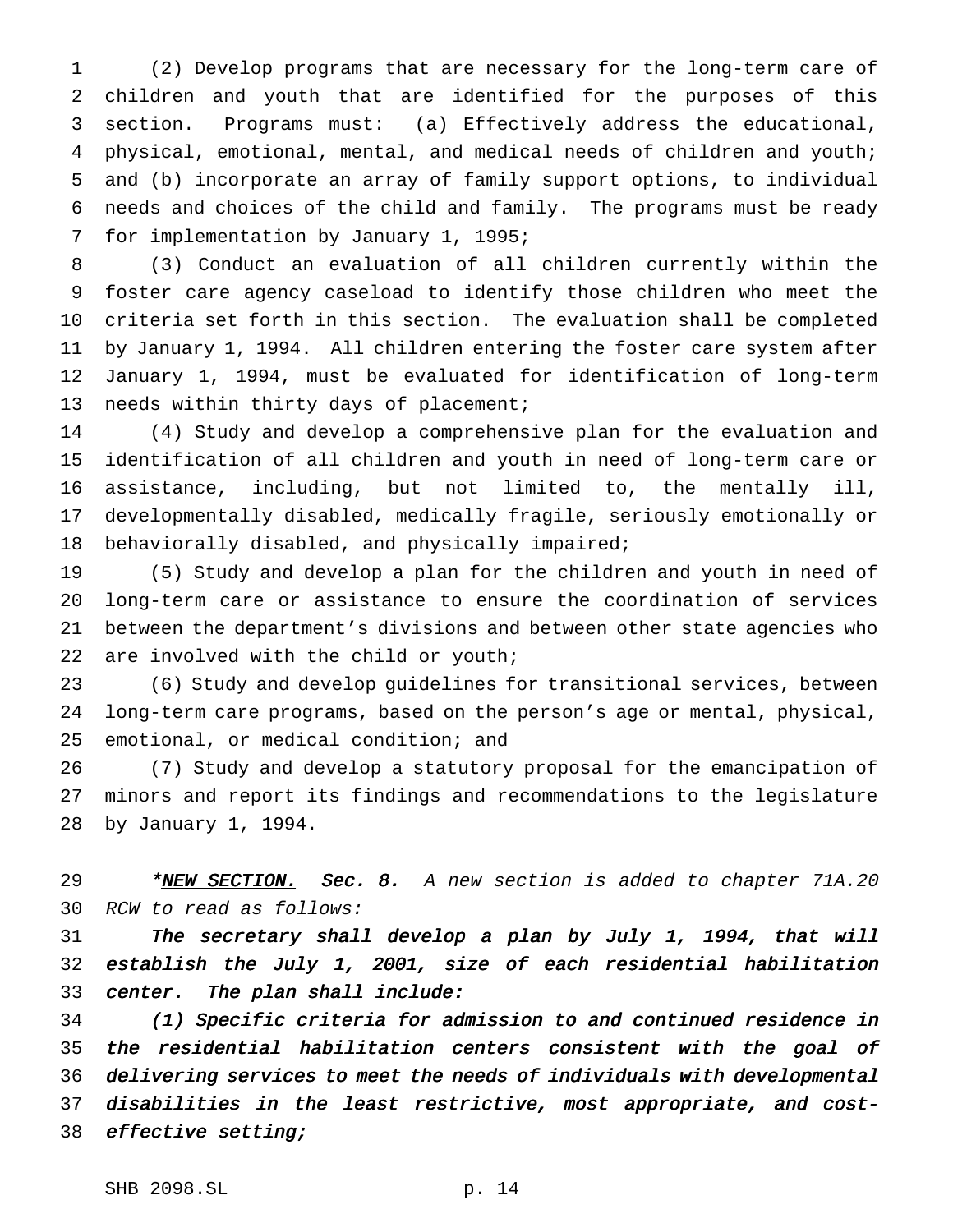(2) An estimate of the number of people meeting the public safety or specialized care criteria who are expected to require admission to or continued residence in state-operated care;

 (3) <sup>A</sup> review of the service needs of each resident of the developmental disabilities state institutions and the level of services appropriate to maintain the person in the most normal and least restrictive setting that is consistent with the person's needs;

 (4) <sup>A</sup> plan for assuring safe and quality community care for current residential habilitation center residents who do not meet residential 10 habilitation center placement criteria;

 (5) Proposed uses for excess institutional grounds and buildings by other governmental or private entities in ways that the proceeds will 13 benefit individuals with developmental disabilities; and

 (6) Strategies to retrain and/or provide new jobs in developmental disability community care or in other public service for any staff not needed in residential habilitation centers.

**\*Sec. 8 was vetoed, see message at end of chapter.**

 NEW SECTION. **Sec. 9.** Sections 1 through 3, 11, and 12 of this act shall constitute a new chapter in Title 74 RCW.

 NEW SECTION. **Sec. 10.** Section captions as used in this act constitute no part of the law.

 NEW SECTION. **Sec. 11.** If any part of this act is found to be in conflict with federal requirements that are a prescribed condition to the allocation of federal funds to the state, the conflicting part of this act is inoperative solely to the extent of the conflict and with respect to the agencies directly affected, and this finding does not affect the operation of the remainder of this act in its application to the agencies concerned. The rules under this act shall meet federal requirements that are a necessary condition to the receipt of federal funds by the state.

 NEW SECTION. **Sec. 12.** If any provision of this act or its application to any person or circumstance is held invalid, the remainder of the act or the application of the provision to other persons or circumstances is not affected.